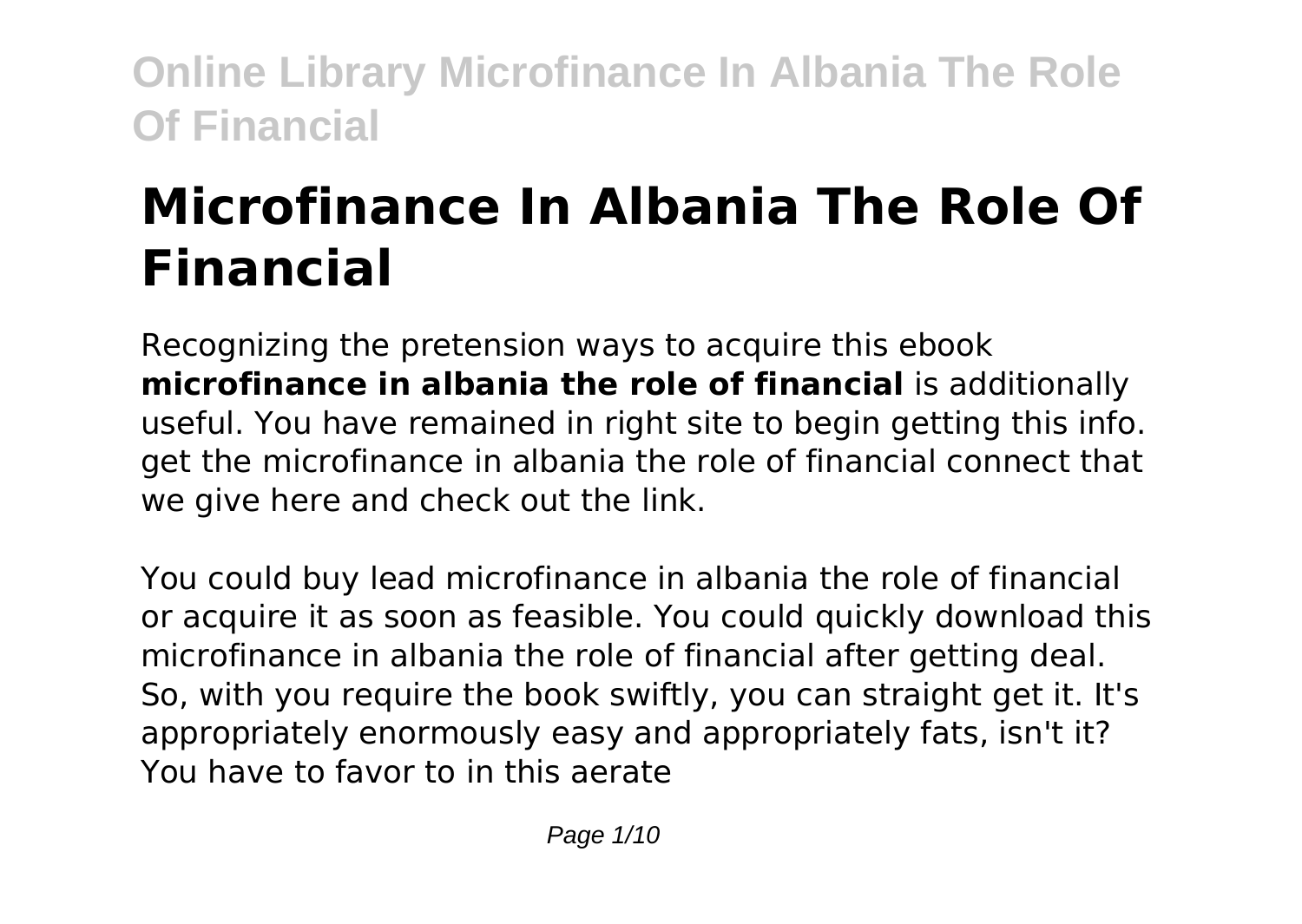OnlineProgrammingBooks feature information on free computer books, online books, eBooks and sample chapters of Computer Science, Marketing, Math, Information Technology, Science, Business, Physics and Internet. These books are provided by authors and publishers. It is a simple website with a wellarranged layout and tons of categories to choose from.

#### **Microfinance In Albania The Role**

AMA has similarly a key role into improving the legal and supervisory framework regulating the micro-finance activity in Albania by promoting best practices, sharing knowledge and spreading new instruments among its members and the general public. • Banks and financial institutions: what really differs between the two ?

#### **AMA - Albanian Microfinace Association**

microfinance activity in Albania while not becoming an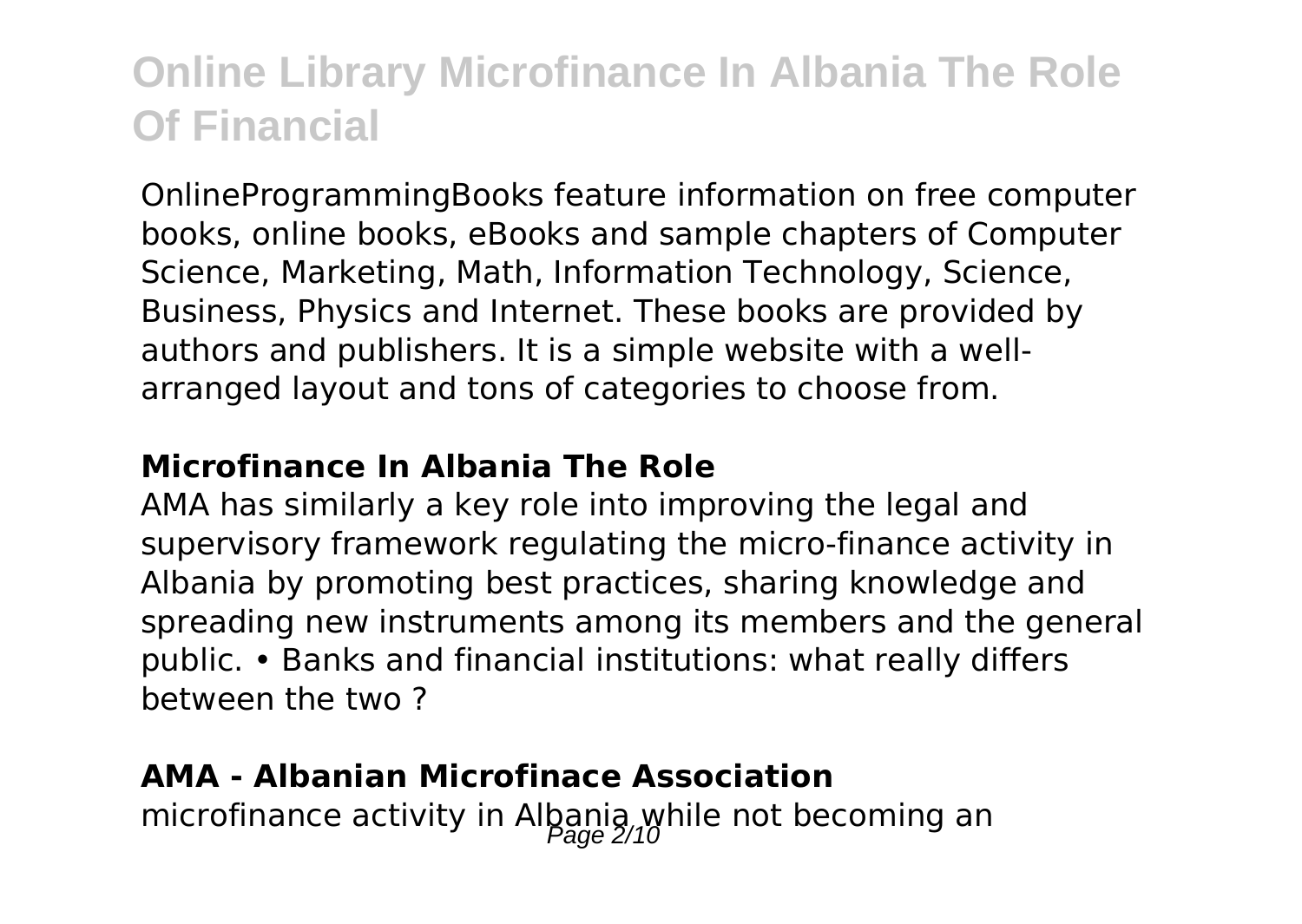impediment for its development. While acknowledging the role of the microfinance as an important tool for ensuring development opportunities to small businesses that otherwise may never access financial resources, one should

### **Ardian Fullani: Microfinance in Albania**

Abstract Micro Business in Albania is a sector of economy which is developing continuously. The main activities in this sector are: alimentary shops, bakeries, wood and metal processing units,...

### **(PDF) Microfinance in Albania - ResearchGate**

Microfinance is the most important strategy to fight poverty and develop small and medium enterprises in Albania. By definition "microfinance is a type of banking service that is provided to lowincome people or groups and the goal is to give them an opportunity to become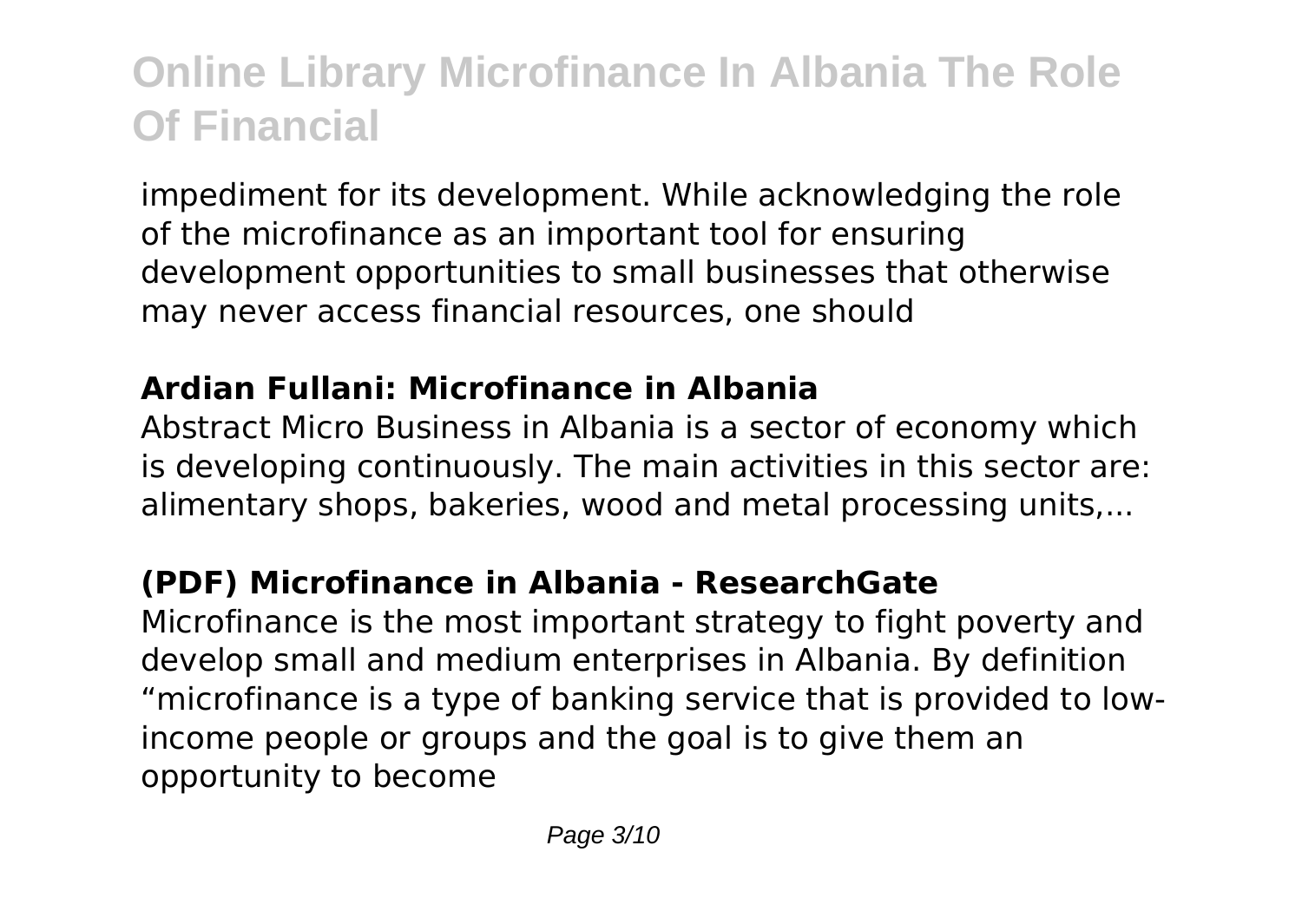### **Microfinance in Albania: The Role of Financial ...**

Microfinance has developed in Albania; this is noted by the presence of microfinance institutions that have contributed to poverty reduction and economic development in general and agricultural development in particular. Lending to the agricultural sector in the portfolio of bank loans represents the least credit sector compared to other

**Microfinance, the Role and Impact on Macroeconomic ...** It has been observed that microfinance institutions are not only contributing significantly to the development of finance sector in Albania, but also they play an important role to eradicate poverty by providing much needed capital to low income people which are able to generate remarkable return on the investment. References 1.

### **Microfinance market diagnosis in the Albanian market**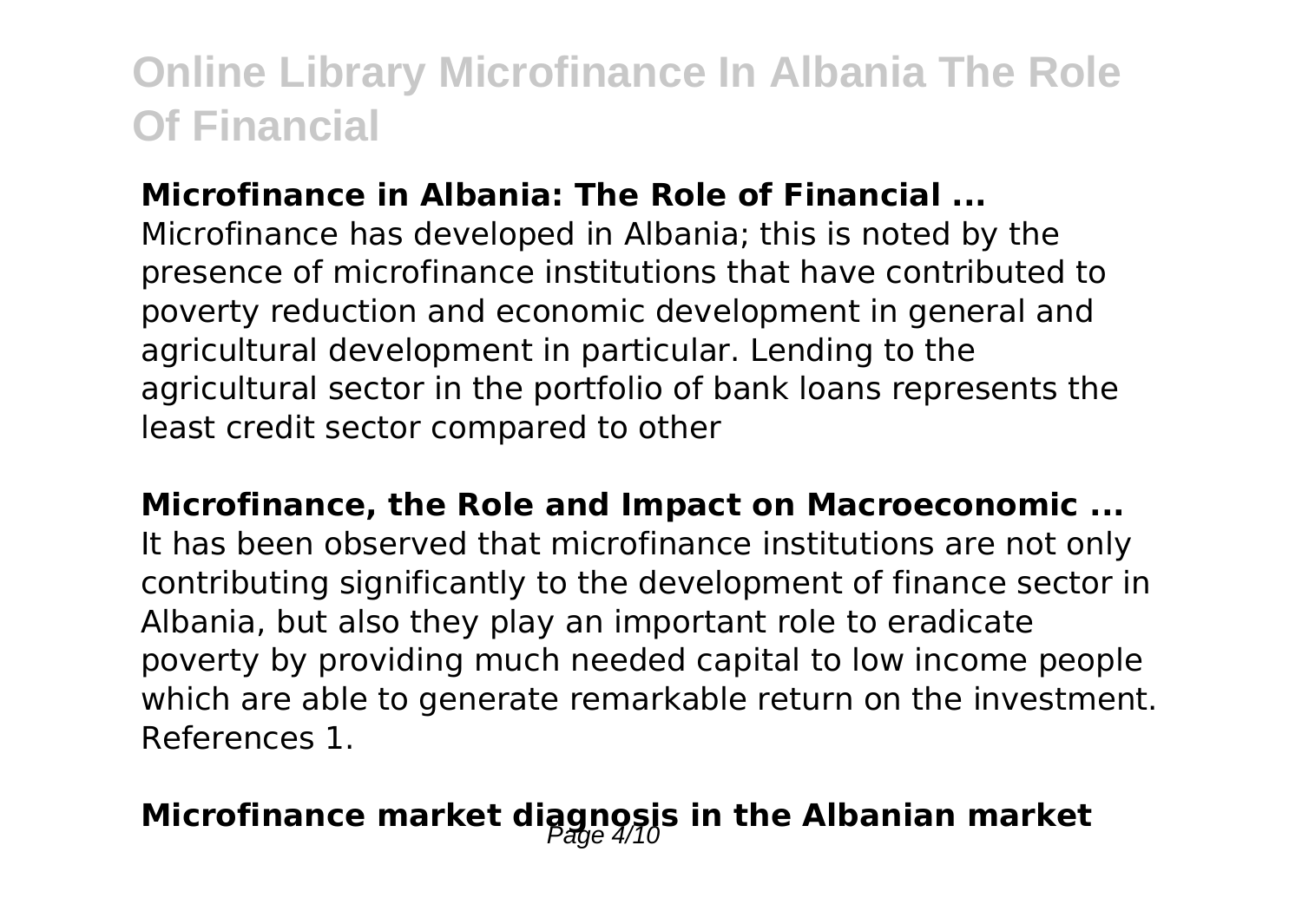Considering thespecific case of microfinance in Albania, it analyzes the context of this industry and someparticular issues that might influence its growth. Related regulation in Albania seems to...

### **(PDF) Regulation and supervision of microfinance in Albania**

The Albanian Microfinance Association is teaming up with the MFC to map a vision of the role microfinance can play in the future development of Albania and continue the series of workshops for the Albanian National Working Group on microfinance.

#### **Mapping the Future of the Albanian Microfinance Sector**

**...**

However, they have recently analysed the link between microeconomics and microfinance activity, which has shown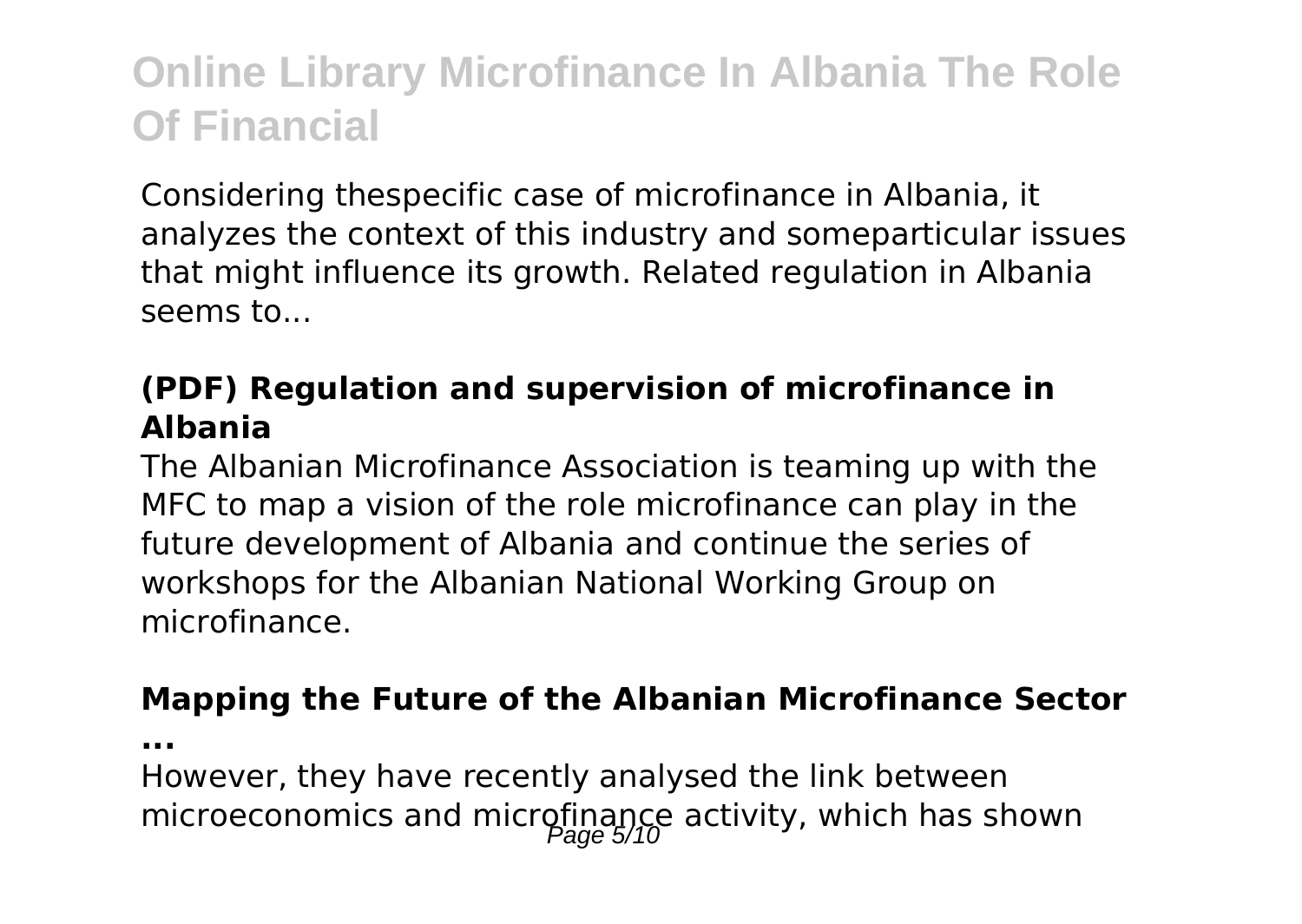significant connectivity between the operations of Micro Financial Institutions and Macroeconomic indicators.Microfinance in Albania has developed and this is demonstrated by the presence of Micro Financial Institutions which have contributed to poverty reduction and to economic development in general, and to agricultural development in particular.

**Microfinance, the Role and Impact on Macroeconomic ...** Microfinance (MF) is an international concept introduced in Albania after the '90s from the donor community as one of the best and more innovative practices of the time to stand against the socio-economic crisis the country was facing. As such, the concept enjoyed an extraordinary support for a successful implementation.

#### **ALBANIAN MICROFINANCE: 25 YEARS SUPPORTING FREE**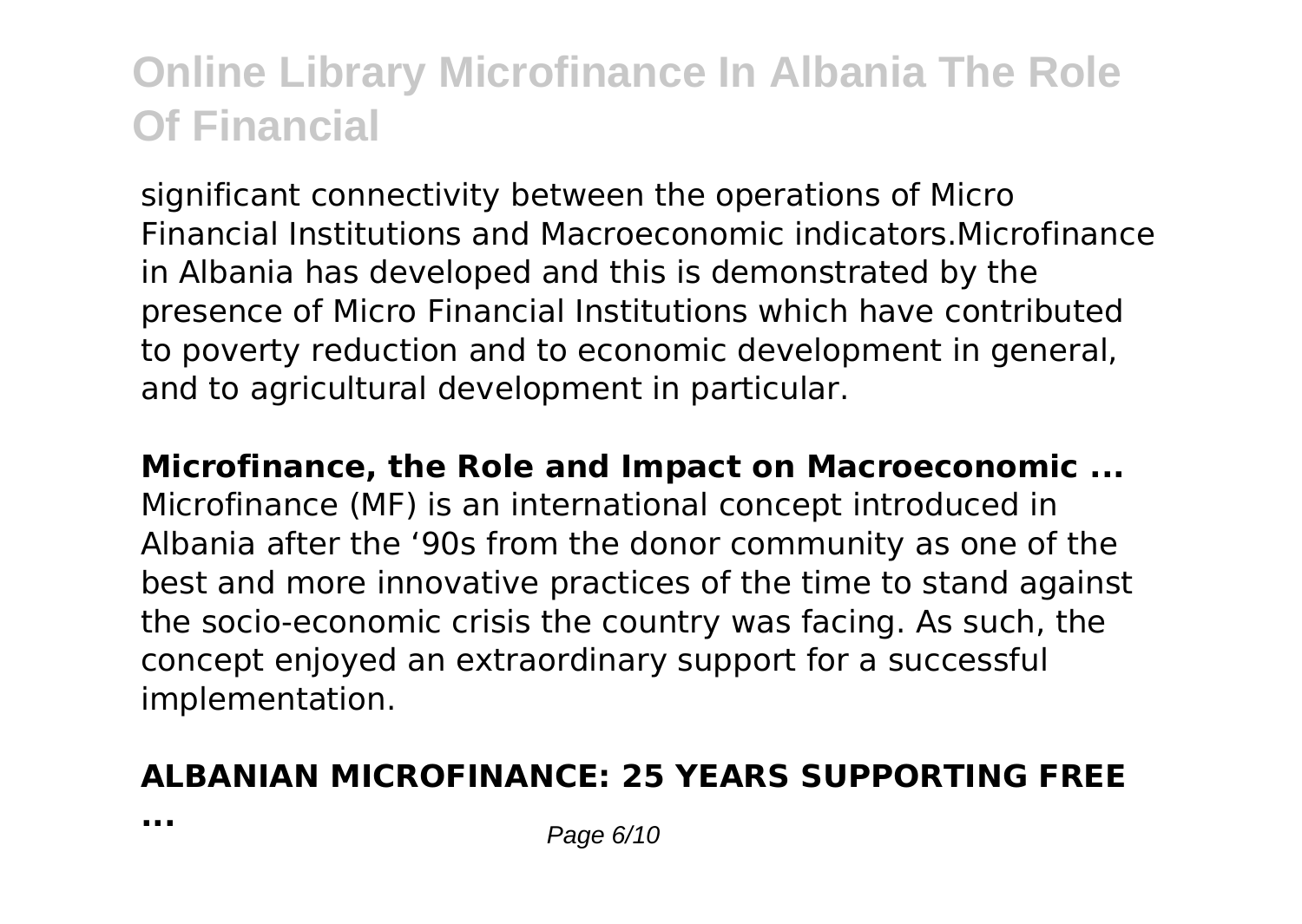In Albania, there are five main microfinance institution; DC, FAF-ACS UnionBESA, NOA,, and Vision Fund, and many other small microfinance companies, adding the fact that there are an increasing number of banks providing some of microfinance services, as for example

#### **MICROFINANCE AND ENTERPRISES – CASE OF ALBANIA**

Participants highlighted the extremely important role that microfinance has played in the Albanian economy over the years. Totalling close to 350,000 loans, Albanian MFIs have injected more than USD 1 billion into the economy, directly impacting self-employed individuals, small entrepreneurs, farmers, craftsmen and unemployed individuals.

#### **Albanian Microfinance: 25 Years in the Service of Free ...**

Microfinance institution : Albania : Fundación Montemadrid: Microfinance institution : Spain ; Fundacion Nantik Lum: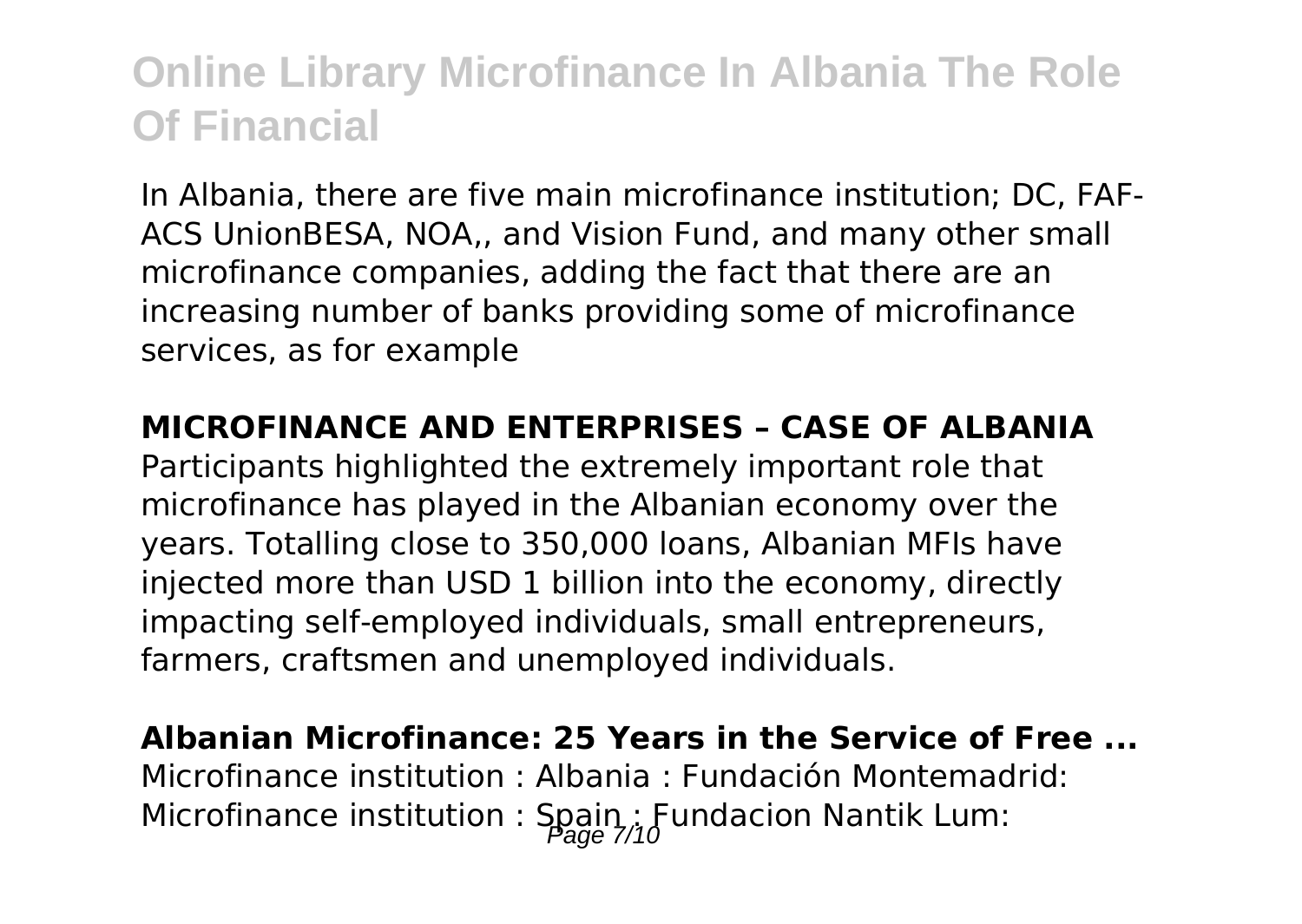Microfinance institution : Spain ... Service providers to the microfinance sector : Netherlands : Become an EMN member association. Get access to other members' financial data ...

**Who are our members? | European Microfinance Network** Microfinance could play a special role in enhancing financial and social inclusion of this people. The event is organised by Autonomous Region of Sardinia - Regional Department for Planning in cooperation with the support of COOPFIN (EMN member), the local university and other local stakeholders.

#### **5th European Microfinance Day : Empowering Tomorrow's**

**...**

Role of the Bank of Albania in issuing the national currency. New Series Banknotes Coins Withdrawn banknotes Numismatics Currency in circulation Payments. To promote the normal operation and functioning of the payment system, as one of its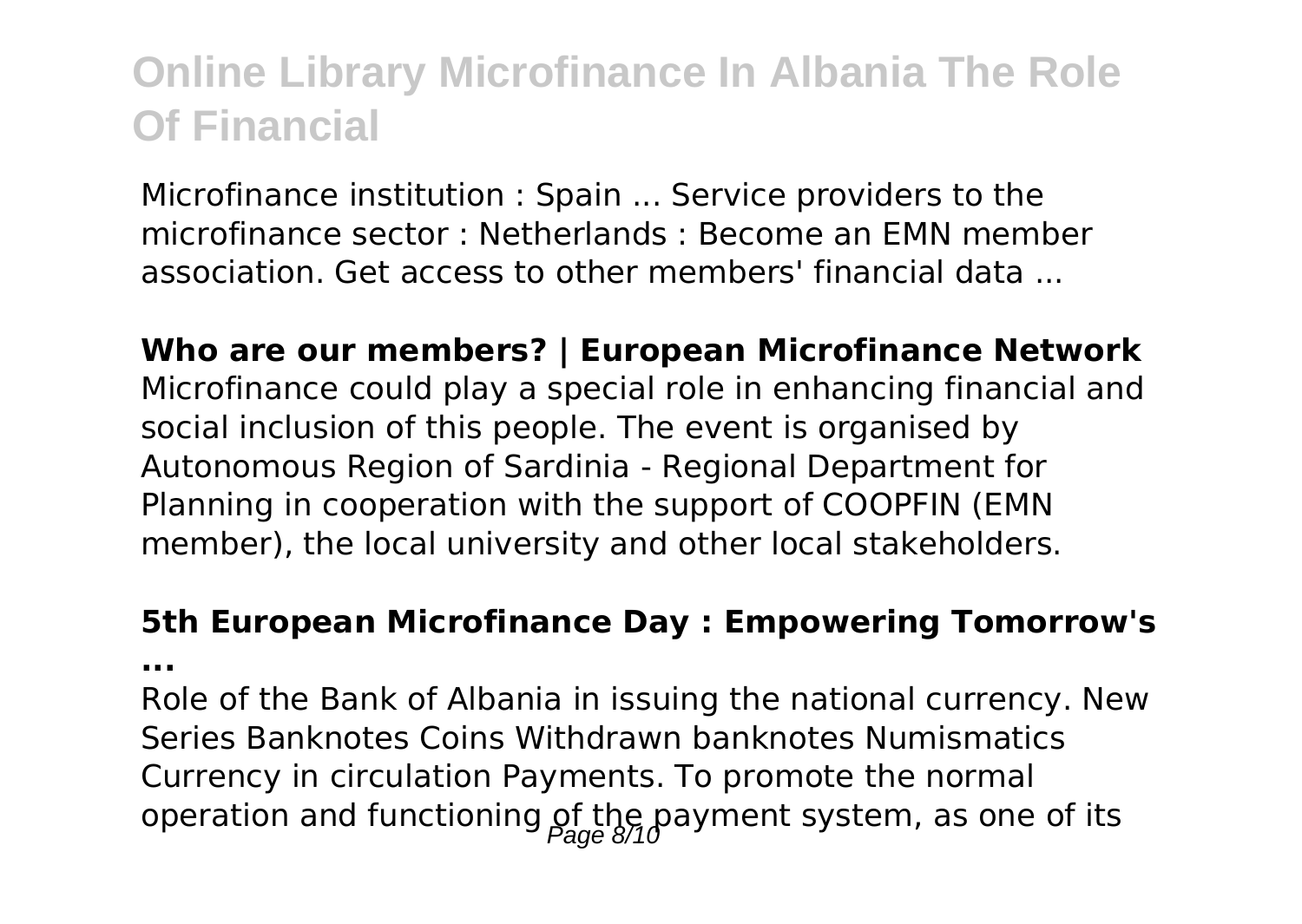main duties, the Bank of Albania plays an active role as the operator, overseer and catalyst and reformer ...

#### **Non-bank financial institutions**

Microfinance is a category of financial services targeting individuals and small businesses who lack access to conventional banking and related services. Microfinance includes microcredit, the provision of small loans to poor clients; savings and checking accounts; microinsurance; and payment systems, among other services. Microfinance services are designed to reach excluded customers, usually ...

#### **Microfinance - Wikipedia**

Microfinance is also able to let entrepreneurs in developing countries be able to create new employment opportunities for others. With more people able to work and earn an income, the rest of the local economy also benefits because there are more